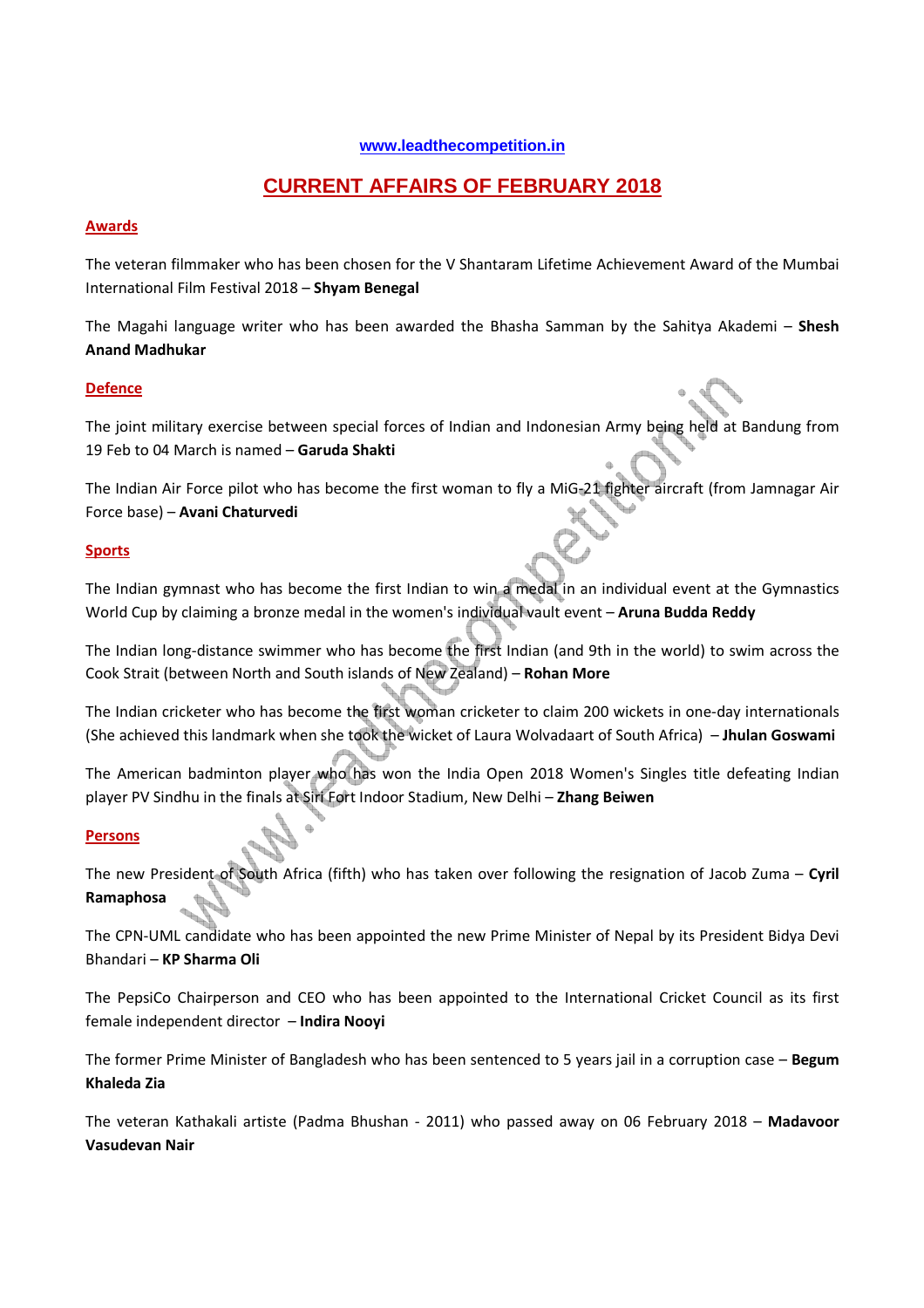The new Director General of Sports Authority of India – **Neelam kapur**

## **Places**

The railway station in Jaipur (North Western Railways) which has become the first non-suburban station to be entirely run by women – **Gandhinagar**

The venue of 6th India Region Commonwealth Parliamentary Conference held from 16 to 19 February 2018 – **Patna**

The venue of National Banana Festival held from 17 to 21 February 2018 with the focal theme 'Conserving diversity, Preserving Identity, Promoting Value Addition' – **Kalliyoor, Thiruvananthapuram (Kerala)**

The State which has launched door-to-door DASTAK campaign against Acute Encephalitis Syndrome and Japanese Encephalitis – **Uttar Pradesh**

## **Miscellaneous**

The theme of National Science Day being observed on 28 February 2018 – **Science and Technology for a Sustainable Future** 

The theme of 8th Theatre Olympics to be held for the first time in India at Red Fort, Delhi – **Flag of Friendship**

World's most powerful rocket launched by SpaceX from Kennedy Space Centre near Cape Canaveral, Florida and carrying Elon Musk's Tesla roadster is named – **Falcon Heavy**

The sanctuary in Andhra Pradesh where the first of its kind Pelican Festival 2018 was held on 04 February 2018 – **Atapaka Bird Sanctuary**

The partner nation for 32nd Surajkund International Crafts Mela being held in Faridabad, Haryana from Feb 02 to 18 – **Kyrgyzstan** 

The theme State for 32nd Surajkund International Crafts Mela being held in Faridabad, Haryana from Feb 02 to 18 – **Uttar Pradesh** 

The four major rivers in Jammu and Kashmir which have been declared National Waterways by the Union Government – **Jhelum, Chenab, Indus and Ravi** 

**Important Days of February**

**World Wetlands Day**: 02 February 2018 Designated by: Ramsar Convention Secretariat Theme: Wetlands for a Sustainable Urban Future First Observed in: 1997 **World Cancer Day**: 04 February 2018 Designated by: Union for International Cancer Control (UICC) Theme: We Can, I Can (for 2016-18) First Observed in: 2000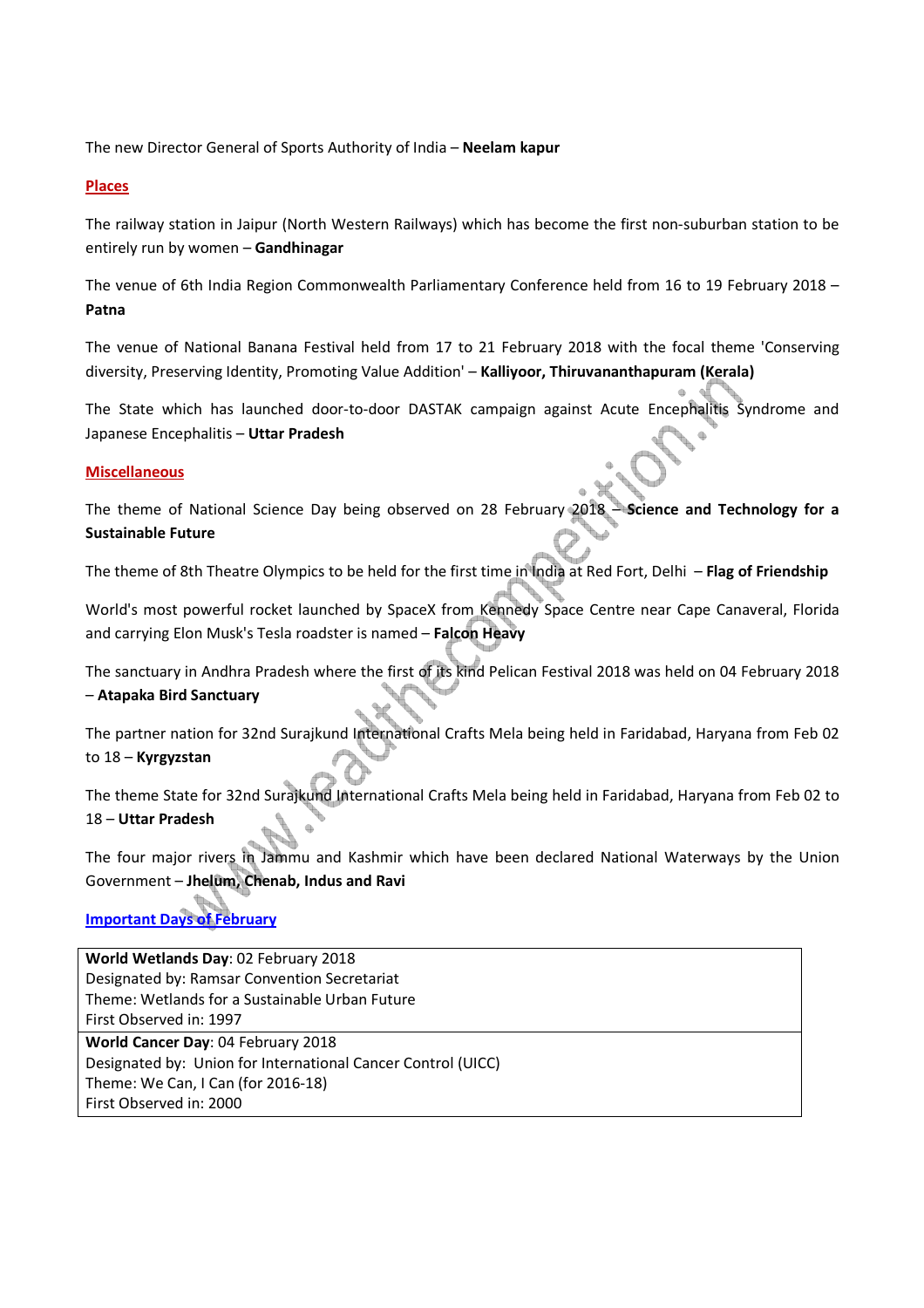| International Day of Zero Tolerance for Female Genital Mutilation: 06 February 2018 |
|-------------------------------------------------------------------------------------|
| Designated by: U.N.O.                                                               |
| First Observed in: 2013                                                             |
| Safer Internet Day: 06 February 2018                                                |
| Designated by: European Union                                                       |
| Theme: Create, connect and share respect: A better internet starts with you         |
| First Observed in: 2004                                                             |
| World Radio Day: 13 February 2018                                                   |
| Designated by: UNESCO                                                               |
| Theme: Radio and Sports                                                             |
| First Observed in: 2013                                                             |
| World Day of Social Justice: 20 February 2018                                       |
| Designated by: UN General Assembly                                                  |
| Theme: Workers on the Move: The Quest for Social Justice                            |
| First Observed in: 2008                                                             |
| International Mother Language Day: 21 February 2018                                 |
| Designated by: UN General Assembly                                                  |
| Theme: Linguistic Diversity and Multilingualism count for Sustainable Development   |
| First Observed in: 2008                                                             |
| Rare Disease Day: 28 February 2018 (Last day of February)                           |
| Designated by: European Organisation for Rare Diseases (EURORDIS)                   |
| First Observed in: 2008                                                             |
|                                                                                     |

## **Chennai Open 2018**

Held in - **Chennai** Euennai Open 2018<br>Held in - Chennai<br>Singles title winner - Jordan Thompson (Australia) Singles title runner-up - **Yuki Bhambri** (India) Doubles title winners - **Sriram Balaji** and **Vishnu Vardhan** (India) Doubles title runners-up - **Cem Ilkel** (Turkey) and **Danilo Petrovic** (Serbia)

## **India South Africa ODI Series 2018**

Held in: South Africa

| Ħ  | Venue          | Winner       | Man of the Match |
|----|----------------|--------------|------------------|
| 1. | Durban         | India        | Virat Kohli      |
| 2. | Centurion      | India        | Yuzvendra Chahal |
| 3. | Cape Town      | India        | Virat Kohli      |
| 4. | Johannesburg   | South Africa | Heinrich Klaasen |
| 5. | Port Elizabeth | India        | Rohit Sharma     |
| 6. | Centurion      | India        | Virat Kohli      |

Man of the Series: Virat Kohli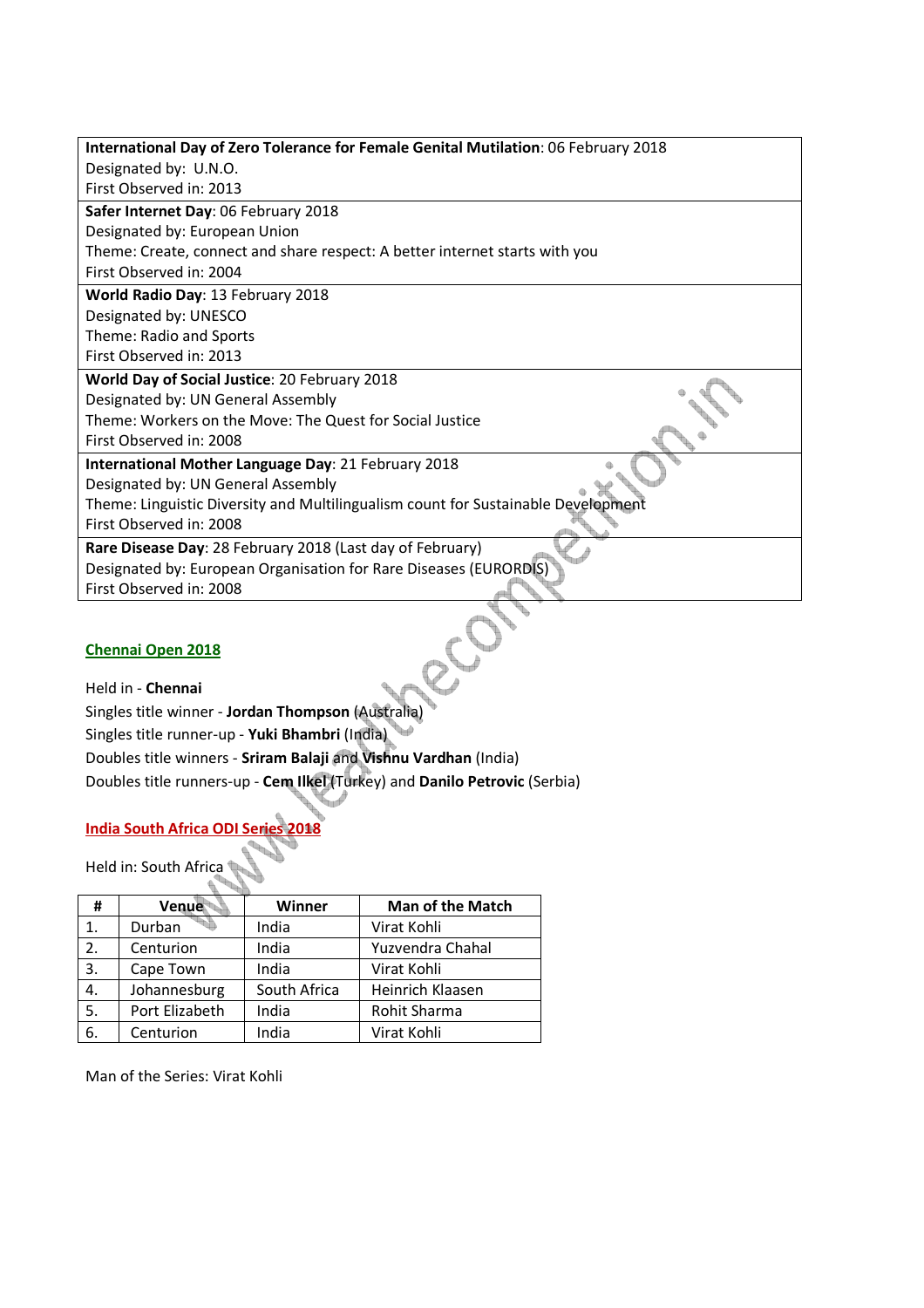#### **2018 Under-19 Cricket World Cup**

#### Held in - **New Zealand**

Held from - 13 January to 03 February 18

Winners - **India** (4th title)

Runners-up - **Australia**

Player of the series - **Shubman Gill**

Most runs - **Alick Athanaze** (West Indies)

Most Wickets - **Anukul Roy, Qais Ahmed, Faisal Jamkhandi** (14 wickets)

Participants - Australia, Bangladesh, England, India, New Zealand, Pakistan, South Africa, Sri Lanka, West Indies, Zimbabwe, Namibia, Afghanistan, Kenya, Canada, Papua New Guinea, Ireland (16)

#### **CriSidEx**

CriSidEx is a composite index based on a diffusion index of 8 parameters, and measures MSE (Micro and Small Enterprises) business sentiment on a scale of 0 (extremely negative) to 200 (extremely positive).

COS

Developed by - **CRISIL** and **SIDBI**

Launched by - Shri Arun Jaitley, FM of India

First reading for October to December - 107

#### **Winter Olympics 2018**

Host City: **PyeonChang** (South Korea) Motto: **Passion Connected** Mascot: **Soohorang**, a white tiger Nations participated: 92 Held from 09 Feb to 25 Feb 20 Medals Tally

| Ħ  | Country              | Gold | <b>Silver</b> | <b>Bronze</b> | Total |  |
|----|----------------------|------|---------------|---------------|-------|--|
| 1. | Norway               |      | 14            | 11            | 39    |  |
| 2. | Germany              | 14   | 10            | 07            | 31    |  |
| 3. | Canada               | 11   | 08            | 10            | 29    |  |
| 4. | <b>United States</b> | 09   | 08            | 06            | 23    |  |
| 5. | <b>Netherlands</b>   | 08   | 06            | 06            | 20    |  |

Next in 2022 at Beijing

#### **Death of actress Sridevi**

Born - 13 August 1963 Death - 24 February 18

First film - Kandan Karunai (Tamil) at the age of 4

Padma Shri - 2013; Order of Afghanistan - 1991 for Khuda Gawah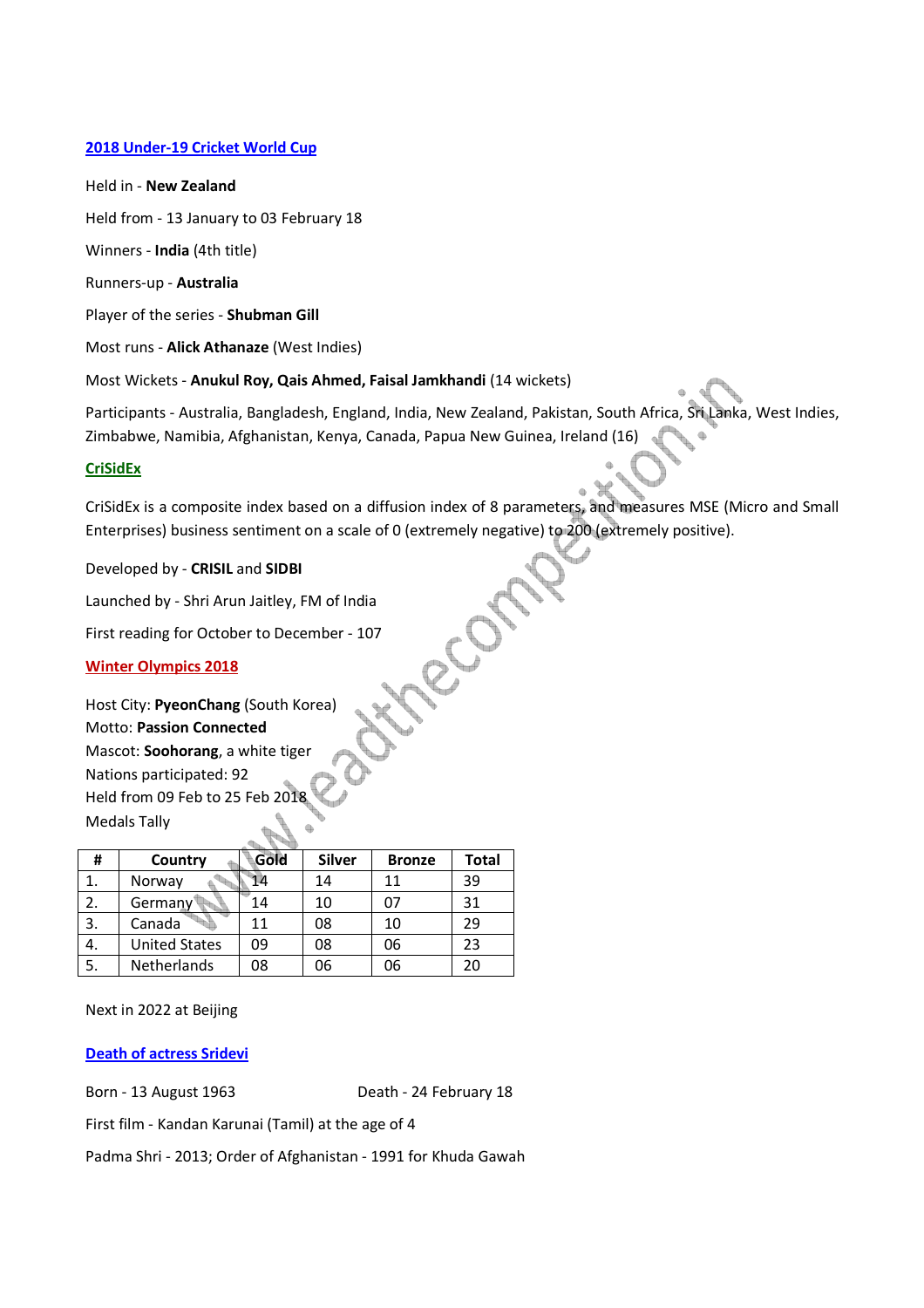#### **Corruption Perception Index 2017**

Released by: Transparency International

Scale: 0 for highly corrupt and 100 for very clean

Rankings

| #    | Country     | 2017 Score | <b>2016 Score</b> |
|------|-------------|------------|-------------------|
| 1.   | New Zealand | 89         | 90                |
| 2.   | Denmark     | 88         | 90                |
| 3.   | Finland     | 85         | 89                |
| 3.   | Norway      | 85         | 85                |
| 3.   | Switzerland | 85         | 86                |
| 77.  | China       | 41         | 40                |
| 81.  | India       | 40         | 40                |
| 117. | Pakistan    | 32         | 32                |

#### **Electoral Bond Scheme 2018**

**Eligibility for purchase**: A person, who is a citizen of India or incorporated or established in India. A person being an individual can buy Electoral Bonds, either singly or jointly with other individuals.

**Eligibility to receive**: Only the Political Parties registered under section 29A of the Representation of the People Act, 1951 (43 of 1951) and which secured not less than one per cent of the votes polled in the last general election to the House of the People or the Legislative Assembly of the State, shall be eligible to receive the Electoral Bonds. The Bond shall be encashed by an eligible political party only through a bank account with the authorized bank.

State Bank of India (SBI) has been authorised to issue and encash Electoral Bonds initially at its 4 authorised Branches in Chennai, Kolkata, Mumbai and New Delhi.

The first issue of the Scheme will be opened in March 2018 in place of January 2018 for the first quarter of 2018. Accordingly, the first sale of Electoral Bonds will commence from 01<sup>st</sup> March 2018 for a period of 10 days i.e. up to 10th March 2018.

Electoral Bond shall be valid for fifteen days from the date of issue and no payment shall be made to any payee Political Party if the Bond is deposited after expiry of the validity period.

#### **Performance Health Outcomes Index**

Prepared by - NITI Aayog in technical collaboration with World Bank and Ministry of Health and Family Welfare

Large States: **21**

Top Overall Performers: **Kerala**, Punjab and Tamil Nadu

Most Improved: **Jharkhand**, Jammu & Kashmir and Uttar Pradesh

Smaller States: **8** (Mizoram, Manipur, Meghalaya, Sikkim, Goa, Arunachal Pradesh, Tripura and Nagaland

Top Overall Performers: **Mizoram**, Manipur and Meghalaya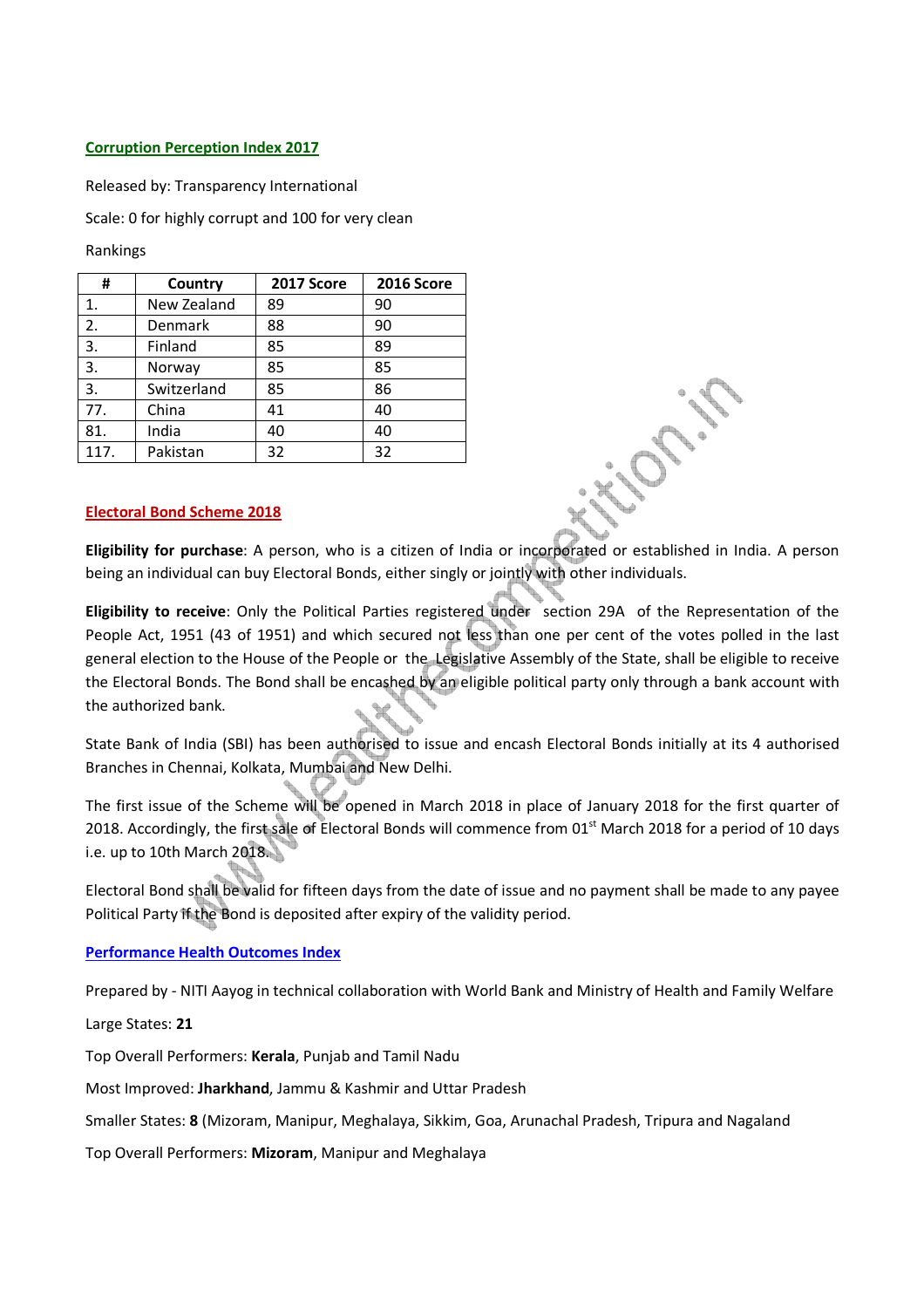#### Most Improved: **Manipur**, Goa and Meghalaya

Union Territories: **7**

Top Overall Performers: **Lakshadweep**, Chandigarh and Delhi

Most Improved: **Lakshadweep** and Andaman & Nicobar Islands

#### **Khelo India School Games 2018**

Held in: New Delhi

Held from 31 January to 08 February 2018

## **Medals Tally**

| <b>State</b> | Gold | <b>Silver</b> | <b>Bronze</b> | Total |
|--------------|------|---------------|---------------|-------|
| Haryana      | 38   | 26            | 38            | 102   |
| Maharashtra  | 36   | 32            | 43            | 111   |
| Delhi        | 25   | 29            | 40            | 94    |
| Karnataka    | 16   | 11            | 17            | 44    |
| Manipur      | 13   | 13            |               | 34    |

## **Highlights of Budget 2018-19**

- MSP for all unannounced kharif crops will be one and half times of their production cost like majority of rabi crops.
- Institutional Farm Credit raised to 11 lakh crore in 2018-19 from 8.5 lakh crore in 2014-15.
- 22,000 rural haats to be developed and upgraded into Gramin Agricultural Markets to protect the interests of 86% small and marginal farmers.
- Operation Greens launched to address price fluctuations in potato, tomato and onion for benefit of farmers and consumers.
- Two New Funds of Rs 10,000 crore announced for Fisheries and Animal Husbandary sectors.
- Re-structured National Bamboo Mission gets Rs.1290 crore.
- World's largest Health Protection Scheme covering over 10 crore poor and vulnerable families launched with a family limit upto 5 lakh rupees for secondary and tertiary treatment.
- Deficit pegged at 3.5 %, projected at 3.3 % for 2018-19.
- Ten prominent sites to be developed as Iconic tourist destinations
- NITI Aayog to initiate a national programme on Artificial Intelligence(AI)
- Standard Deduction of Rs. 40,000 in place of present exemption for transport allowance and reimbursement of miscellaneous medical expenses. 2.5 crore salaried employees and pensioners to benefit.

## **Relief to Senior Citizens proposed:-**

- Exemption of interest income on deposits with banks and post offices to be increased from Rs. 10,000 to Rs. 50,000.
- TDS not required to be deducted under section 194A. Benefit also available for interest from all fixed deposit schemes and recurring deposit schemes.